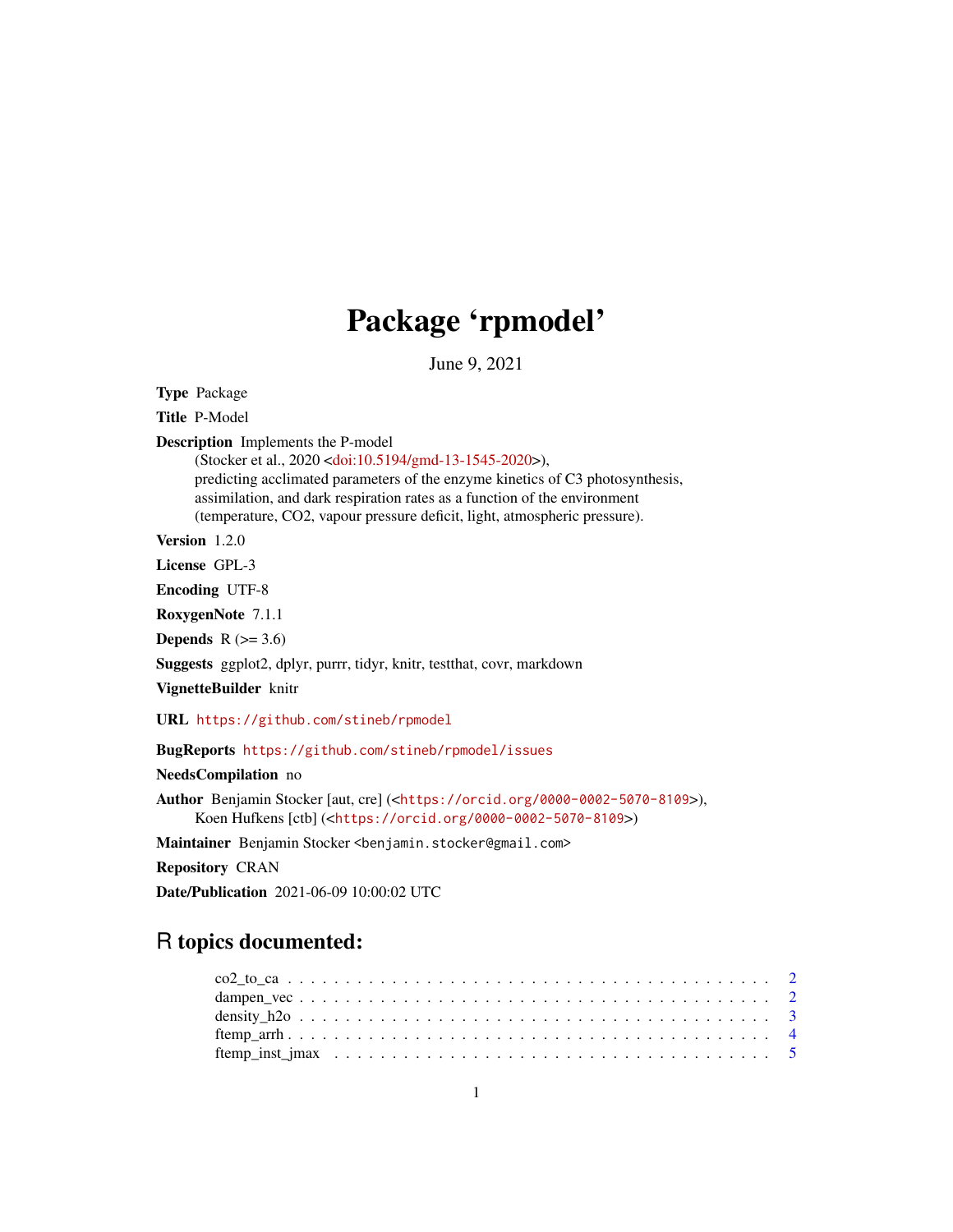<span id="page-1-0"></span>

| Index | 19 |
|-------|----|

co2\_to\_ca *CO2 partial pressure*

# Description

Calculates CO2 partial pressure from concentration in ppm.

# Usage

co2\_to\_ca(co2, patm)

# Arguments

| co <sub>2</sub> | Atmospheric CO2 concentration (ppm) |
|-----------------|-------------------------------------|
| patm            | Atmospheric pressure (Pa).          |

# Value

CO2 partial pressure in Pa.

|  | dampen_vec | Dampen inputs of rpmodel |  |
|--|------------|--------------------------|--|
|--|------------|--------------------------|--|

# Description

Applies an exponential dampening input time series with specified time scale.

# Usage

dampen\_vec(vec, tau)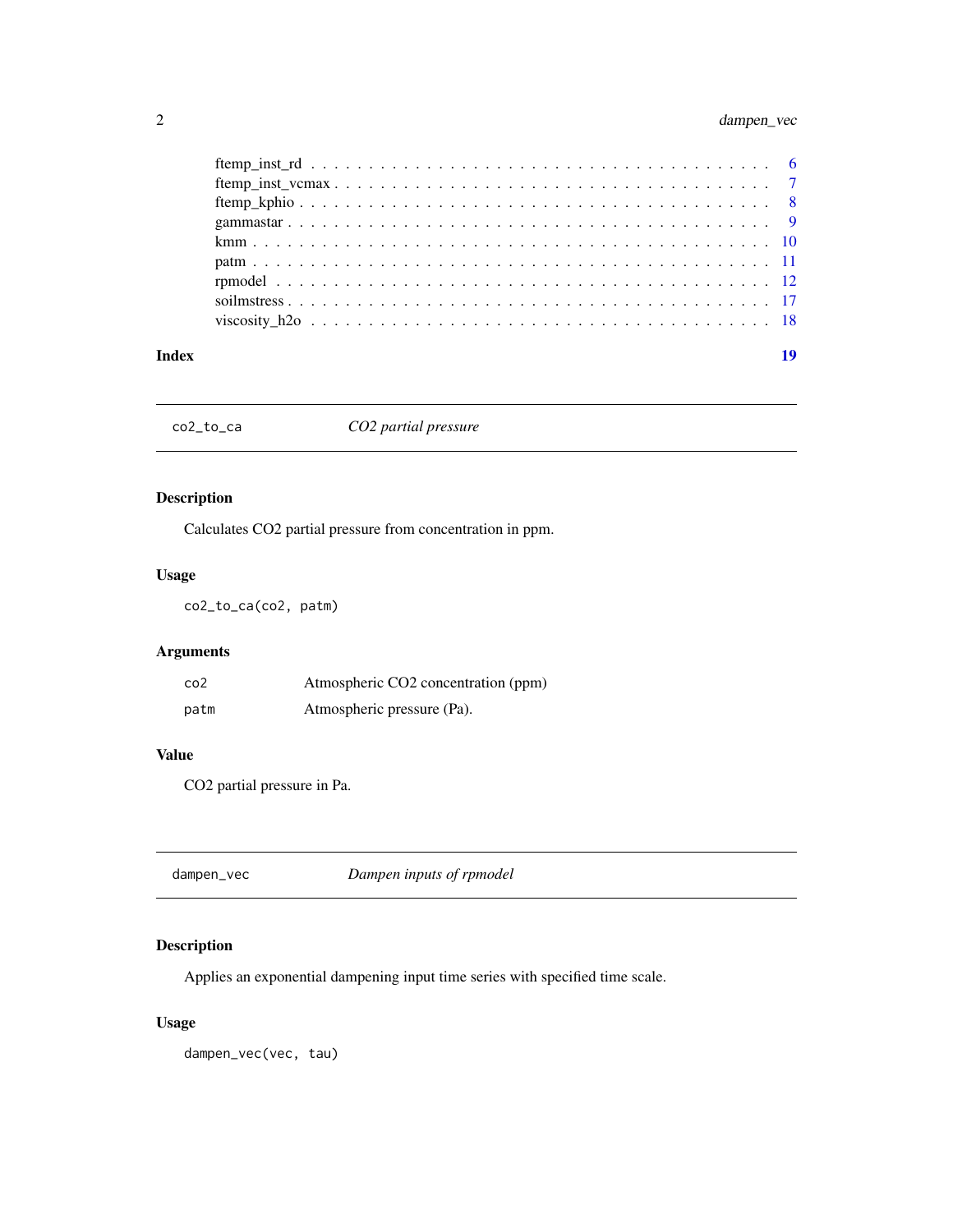# <span id="page-2-0"></span>density\_h2o 3

# Arguments

| vec | A numeric vector for the time series of a daily meteorological variable used as<br>input for rpmodel (temperature, vapour pressure deficit, CO2, or atmospheric<br>pressure). The length of x must be at least 365, i.e., corresponding to one year. |
|-----|------------------------------------------------------------------------------------------------------------------------------------------------------------------------------------------------------------------------------------------------------|
| tau | The time scale of dampening (e-folding time scale of a perturbation). Must be<br>smaller or equal to 365 d.                                                                                                                                          |

# Value

A numeric vector of equal length as x with damped variation. The dampening is calculated as:

 $S(t + 1) - S(t) = (X(t + 1) - S(t))/\tau$ 

Where  $X$  is the daily varying time series given by argument  $x$ ,  $S$  is the dampened time returned by this function, and  $\tau$  is the decay time scale of a perturbation, given by argument tau.

# Examples

```
## Not run:
dampen_vec(
vec = 20 * (sin(doy*pi/(365)))<sup>2</sup> + rnorm(365, mean = 0, sd = 5),
tau = 40)
## End(Not run)
```
density\_h2o *Density of water*

# Description

Calculates the density of water as a function of temperature and atmospheric pressure, using the Tumlirz Equation.

#### Usage

density\_h2o(tc, p)

### Arguments

| tc | numeric, air temperature (tc), degrees C |
|----|------------------------------------------|
| Ŋ  | numeric, atmospheric pressure (p), Pa    |

# Value

numeric, density of water, kg/m^3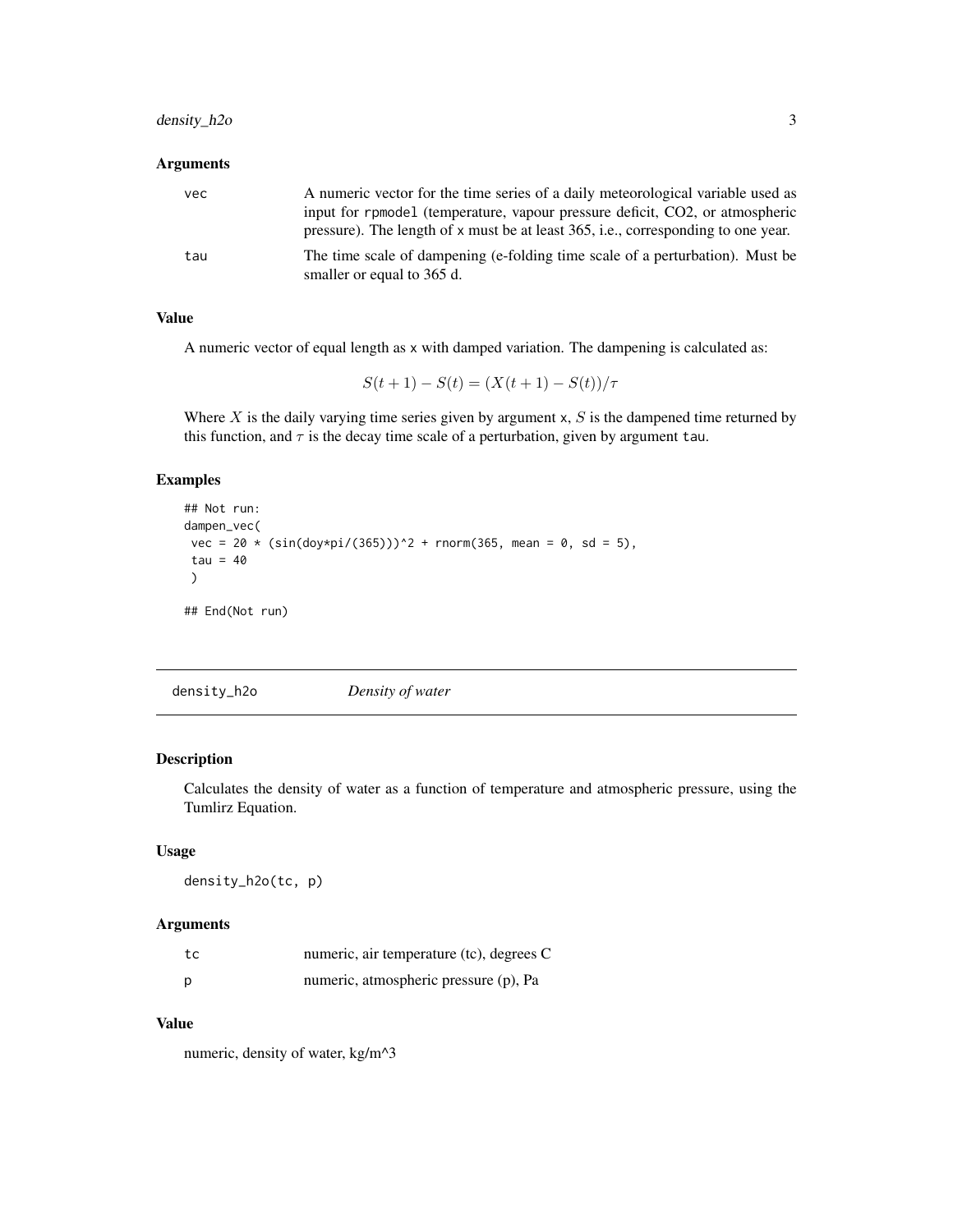#### <span id="page-3-0"></span>References

F.H. Fisher and O.E Dial, Jr. (1975) Equation of state of pure water and sea water, Tech. Rept., Marine Physical Laboratory, San Diego, CA.

#### Examples

# Density of water at 20 degrees C and standard atmospheric pressure print(density\_h2o(20, 101325))

<span id="page-3-1"></span>ftemp\_arrh *Calculates the Arrhenius-type temperature response*

### **Description**

Given a kinetic rate at a reference temperature (argument tkref) this function calculates its temperaturescaling factor following Arrhenius kinetics.

#### Usage

ftemp\_arrh(tk, dha, tkref = 298.15)

#### Arguments

| tk    | Temperature (Kelvin)           |
|-------|--------------------------------|
| dha   | Activation energy (J mol-1)    |
| tkref | Reference temperature (Kelvin) |

# Details

To correct for effects by temperature following Arrhenius kinetics, and given a reference temperature  $T_0$ ,  $f$  calculates the temperature scaling. Arrhenius kinetics are described by an equation of form  $x(T) = exp(c - \Delta H_a/(TR))$ . The temperature-correction function  $f(T, \Delta H_a)$  is thus given by  $f = x(T)/x(T_0)$  which is:

$$
f = exp(\Delta H_a (T - T_0)/(T_0 RT_K))
$$

 $\Delta H_a$  is given by argument dha. T is given by argument tk and has to be provided in Kelvin. R is the universal gas constant and is 8.3145 J mol-1 K-1. Note that this is equivalent to

$$
f = exp((\Delta H_a/R)(1/T_0 - 1/T))
$$

# Value

A numeric value for f

#### Examples

```
# Relative rate change from 25 to 10 degrees Celsius (percent change)
print( (1.0-ftemp_arrh( 283.15, 100000, tkref = 298.15))*100 )
```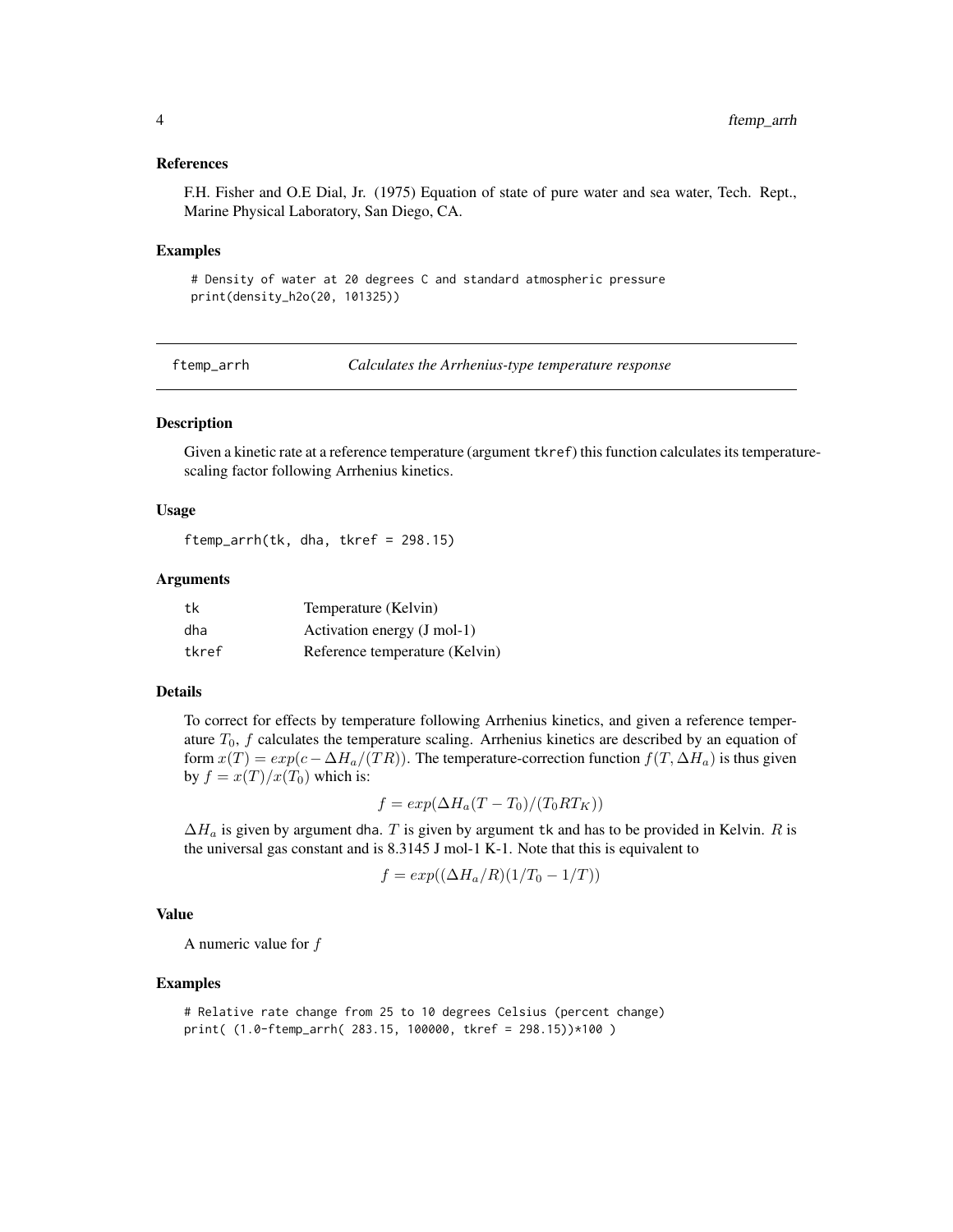<span id="page-4-0"></span>

#### Description

Given Jmax at a reference temperature (argument tcref) this function calculates its temperaturescaling factor following modified Arrhenius kinetics based on Kattge & Knorr (2007). Calculates f for the conversion

 $V = fVref$ 

#### Usage

```
ftemp_inst_jmax(tcleaf, tcgrowth = tcleaf, tcref = 25)
```
#### Arguments

| tcleaf   | Leaf temperature, or in general the temperature relevant for photosynthesis (de-<br>grees Celsius)                                 |
|----------|------------------------------------------------------------------------------------------------------------------------------------|
| tcgrowth | (Optional) Growth temperature, in the P-model, taken to be equal to tcleaf (in<br>degrees Celsius). Defaults to tcgrowth = tcleaf. |
| tcref    | Reference temperature (in degrees Celsius)                                                                                         |

#### Details

The function is given by Kattge  $&$  Knorr (2007) as

$$
fv = f(T,\Delta H v) A/B
$$

where  $f(T, \Delta Hv)$  is a regular Arrhenius-type temperature response function (see [ftemp\\_arrh\)](#page-3-1) with  $Hv = 49884$  J mol-1,

$$
A = 1 + exp((T0\Delta S - Hd)/(T0R))
$$

and

$$
B = 1 + exp((T\Delta S - Hd)/(TKR))
$$

Here, T is in Kelvin,  $T0 = 293.15$  K,  $Hd = 200000$  J mol-1 is the deactivation energy and R is the universal gas constant and is 8.3145 J mol-1 K-1, and

$$
\Delta S = aS - bST
$$

with  $aS = 659.70$  J mol-1 K-1, and  $bS = 0.75$  J mol-1 K-2, and T given in degrees Celsius (!)

#### Value

A numeric value for  $f\,$ 

#### References

Kattge, J. and Knorr, W.: Temperature acclimation in a biochemical model of photosynthesis: a reanalysis of data from 36 species, Plant, Cell and Environment, 30,1176–1190, 2007.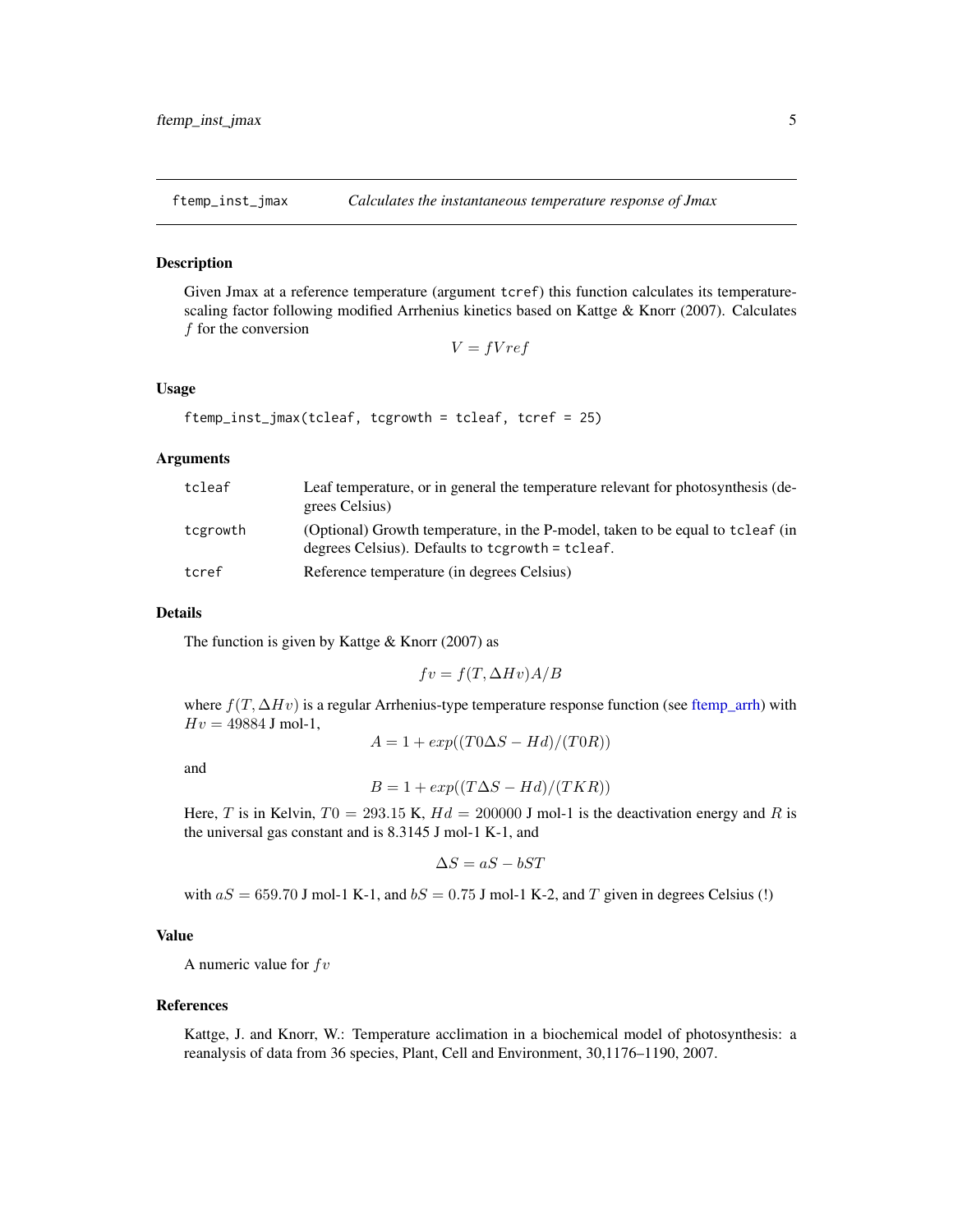#### Examples

```
# Relative change in Jmax going (instantaneously, i.e.
# not acclimatedly) from 10 to 25 degrees (percent change):
print((ftemp_inst_jmax(25)/ftemp_inst_jmax(10)-1)*100 )
```
<span id="page-5-1"></span>ftemp\_inst\_rd *Calculates the temperature response of dark respiration*

#### Description

Given the dark respiration at the reference temperature 25 degress Celsius, this function calculates its temperature-scaling factor following Heskel et al. 2016.

#### Usage

ftemp\_inst\_rd(tc)

#### Arguments

tc Temperature (degrees Celsius)

#### Details

To correct for effects by temperature Heskel et al. 2016, and given the reference temperature  $T0 =$ 25 deg C, this calculates the temperature scaling factor to calculate dark respiration at temperature  $T$  (argument tc) as:

 $fr = exp(0.1012(T0 - T) - 0.0005(T0^2 - T^2))$ 

where  $T$  is given in degrees Celsius.

### Value

A numeric value for fr

#### References

Heskel, M., O'Sullivan, O., Reich, P., Tjoelker, M., Weerasinghe, L., Penillard, A.,Egerton, J., Creek, D., Bloomfield, K., Xiang, J., Sinca, F., Stangl, Z., Martinez-De La Torre, A., Griffin, K., Huntingford, C., Hurry, V., Meir, P., Turnbull, M.,and Atkin, O.: Convergence in the temperature response of leaf respiration across biomes and plant functional types, Proceedings of the National Academy of Sciences, 113, 3832–3837, doi:10.1073/pnas.1520282113,2016.

#### Examples

```
## Relative change in Rd going (instantaneously, i.e. not
## acclimatedly) from 10 to 25 degrees (percent change):
print( (ftemp_inst_rd(25)/ftemp_inst_rd(10)-1)*100 )
```
<span id="page-5-0"></span>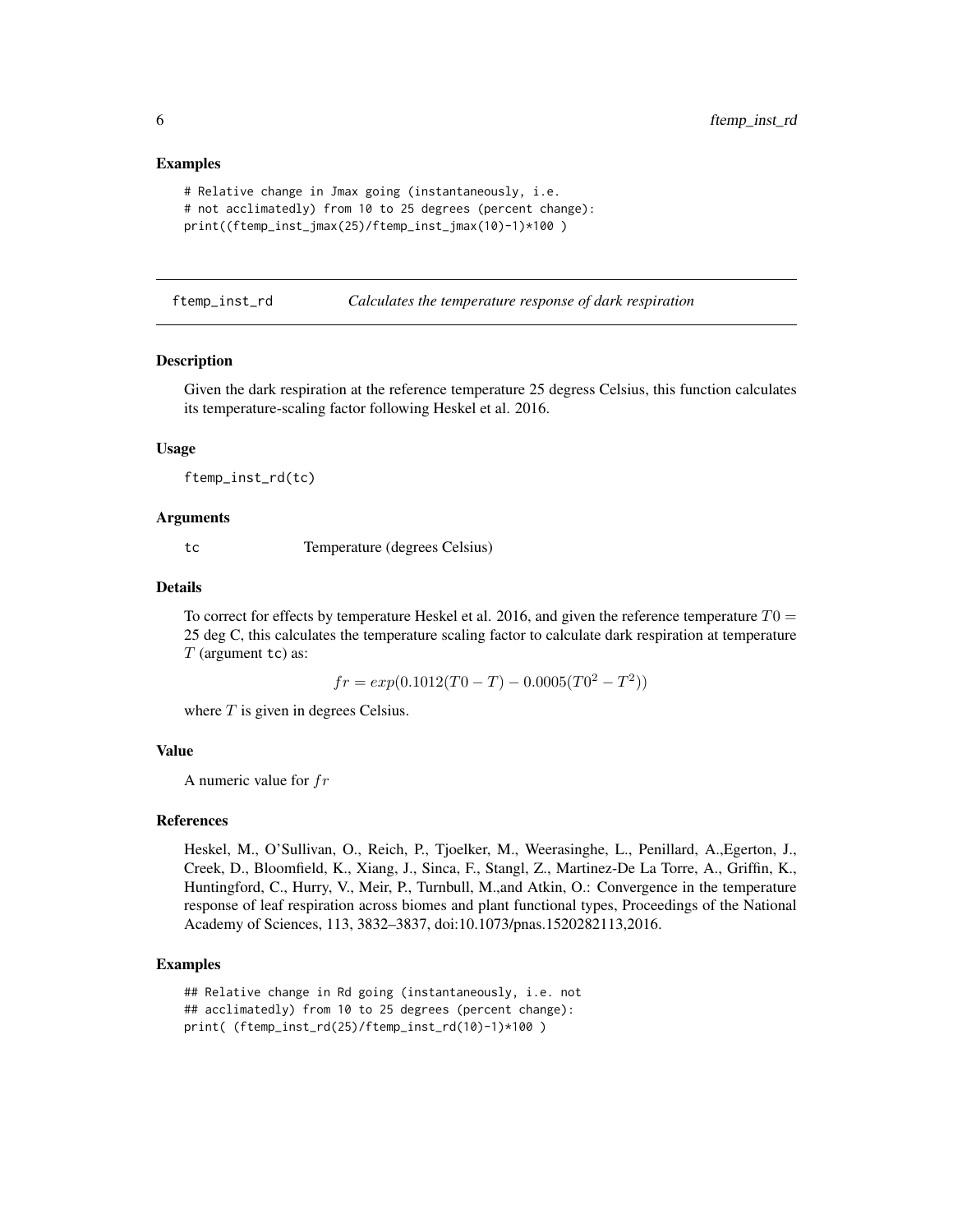<span id="page-6-1"></span><span id="page-6-0"></span>

#### Description

Given Vcmax at a reference temperature (argument tcref) this function calculates its temperaturescaling factor following modified Arrhenius kinetics based on Kattge & Knorr (2007). Calculates f for the conversion

 $V = fVref$ 

#### Usage

```
ftemp_inst_vcmax(tcleaf, tcgrowth = tcleaf, tcref = 25)
```
#### Arguments

| tcleaf   | Leaf temperature, or in general the temperature relevant for photosynthesis (de-<br>grees Celsius)                                 |
|----------|------------------------------------------------------------------------------------------------------------------------------------|
| tcgrowth | (Optional) Growth temperature, in the P-model, taken to be equal to tcleaf (in<br>degrees Celsius). Defaults to tcgrowth = tcleaf. |
| tcref    | Reference temperature (in degrees Celsius)                                                                                         |

#### Details

The function is given by Kattge  $&$  Knorr (2007) as

$$
fv = f(T,\Delta H v) A/B
$$

where  $f(T, \Delta Hv)$  is a regular Arrhenius-type temperature response function (see [ftemp\\_arrh\)](#page-3-1) with  $Hv = 71513$  J mol-1,

$$
A = 1 + exp((T0\Delta S - Hd)/(T0R))
$$

and

$$
B = 1 + exp((T\Delta S - Hd)/(TKR))
$$

Here, T is in Kelvin,  $T0 = 293.15$  K,  $Hd = 200000$  J mol-1 is the deactivation energy and R is the universal gas constant and is 8.3145 J mol-1 K-1, and

$$
\Delta S = aS - bST
$$

with  $aS = 668.39$  J mol-1 K-1, and  $bS = 1.07$  J mol-1 K-2, and T given in degrees Celsius (!)

#### Value

A numeric value for  $f\,$ 

#### References

Kattge, J. and Knorr, W.: Temperature acclimation in a biochemical model of photosynthesis: a reanalysis of data from 36 species, Plant, Cell and Environment, 30,1176–1190, 2007.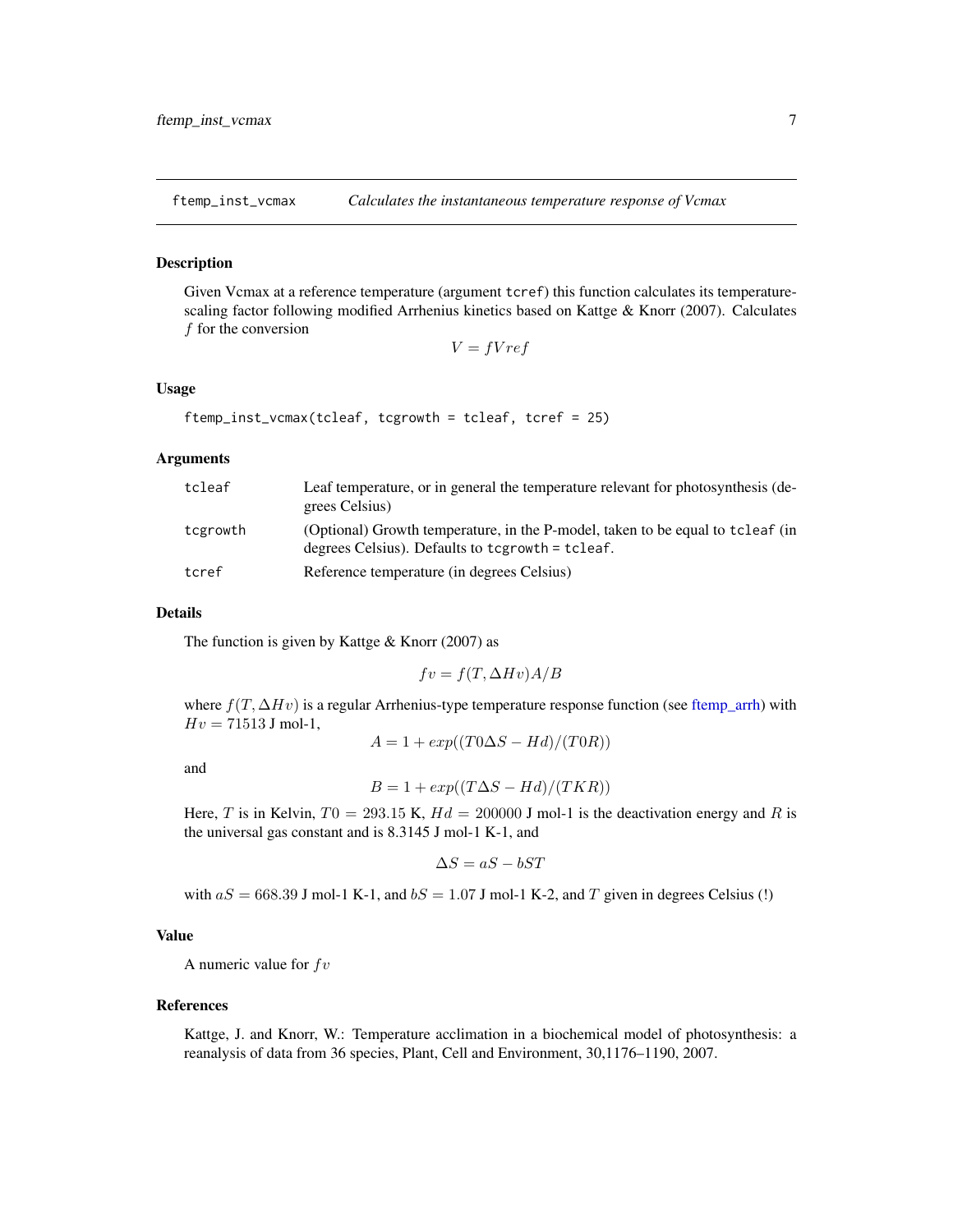#### <span id="page-7-0"></span>Examples

```
## Relative change in Vcmax going (instantaneously, i.e.
## not acclimatedly) from 10 to 25 degrees (percent change):
print((ftemp_inst_vcmax(25)/ftemp_inst_vcmax(10)-1)*100 )
```
<span id="page-7-1"></span>ftemp\_kphio *Calculates the temperature dependence of the quantum yield efficiency*

#### Description

Calculates the temperature dependence of the quantum yield efficiency following the temperature dependence of the maximum quantum yield of photosystem II in light-adapted tobacco leaves, determined by Bernacchi et al. (2003)

#### Usage

ftemp\_kphio(tc, c4 = FALSE)

# Arguments

| Temperature, relevant for photosynthesis (degrees Celsius)                                               |
|----------------------------------------------------------------------------------------------------------|
| Boolean specifying whether fitted temperature response for C4 plants is used.                            |
| Defaults to FALSE (C3 photoynthesis temperature resposne following Bernacchi<br>et al., $2003$ is used). |
|                                                                                                          |

# Details

The temperature factor for C3 photosynthesis (argument  $c4 = FALEE$ ) is calculated based on Bernacchi et al. (2003) as

$$
\phi(T) = 0.352 + 0.022T - 0.00034T^2
$$

The temperature factor for  $C4$  (argument  $c4 = TRUE$ ) photosynthesis is calculated based on unpublished work as

$$
\phi(T) = -0.008 + 0.00375T - 0.58e - 4T^2
$$

The factor  $\phi(T)$  is to be multiplied with leaf absorptance and the fraction of absorbed light that reaches photosystem II. In the P-model these additional factors are lumped into a single apparent quantum yield efficiency parameter (argument kphio to function [rpmodel\)](#page-11-1).

#### Value

A numeric value for  $\phi(T)$ 

#### References

Bernacchi, C. J., Pimentel, C., and Long, S. P.: In vivo temperature response func-tions of parameters required to model RuBP-limited photosynthesis, Plant Cell Environ., 26, 1419–1430, 2003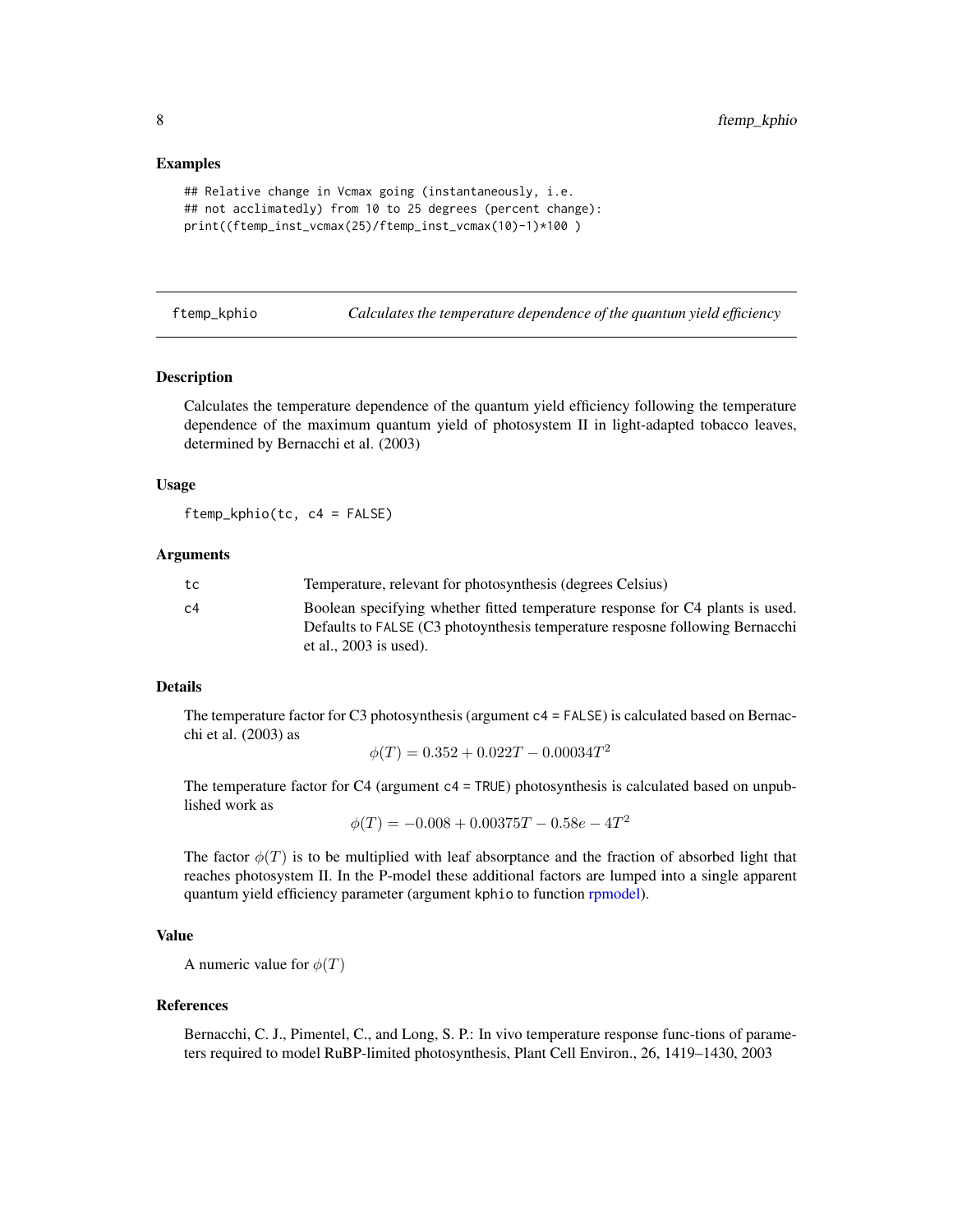#### <span id="page-8-0"></span>gammastar 9

#### Examples

```
## Relative change in the quantum yield efficiency
## between 5 and 25 degrees celsius (percent change):
print(paste((ftemp_kphio(25.0)/ftemp_kphio(5.0)-1)*100 ))
```
#### gammastar *Calculates the CO2 compensation point*

#### **Description**

Calculates the photorespiratory CO2 compensation point in absence of dark respiration, Γ∗ (Farquhar, 1980).

#### Usage

gammastar(tc, patm)

#### Arguments

| tc   | Temperature, relevant for photosynthesis (degrees Celsius) |
|------|------------------------------------------------------------|
| patm | Atmospheric pressure (Pa)                                  |

#### Details

The temperature and pressure-dependent photorespiratory compensation point in absence of dark respiration  $\Gamma * (T, p)$  is calculated from its value at standard temperature (T0 = 25deg C) and atmospheric pressure ( $p0 = 101325$  Pa), referred to as  $\Gamma * 0$ , quantified by Bernacchi et al. (2001) to 4.332 Pa (their value in molar concentration units is multiplied here with 101325 Pa to yield 4.332 Pa). Γ ∗ 0 is modified by temperature following an Arrhenius-type temperature response function  $f(T, \Delta Ha)$  (implemented by [ftemp\\_arrh\)](#page-3-1) with activation energy  $\Delta Ha = 37830$  J mol-1 and is corrected for atmospheric pressure  $p(z)$  (see [patm\)](#page-10-1) at elevation z.

$$
\Gamma * = \Gamma * 0f(T, \Delta Ha)p(z)/p_0
$$

 $p(z)$  is given by argument patm.

#### Value

A numeric value for Γ∗ (in Pa)

#### References

Farquhar, G. D., von Caemmerer, S., and Berry, J. A.: A biochemical model of photosynthetic CO2 assimilation in leaves of C 3 species, Planta, 149, 78–90, 1980.

Bernacchi, C. J., Singsaas, E. L., Pimentel, C., Portis, A. R. J., and Long, S. P.:Improved temperature response functions for models of Rubisco-limited photosyn-thesis, Plant, Cell and Environment, 24, 253–259, 2001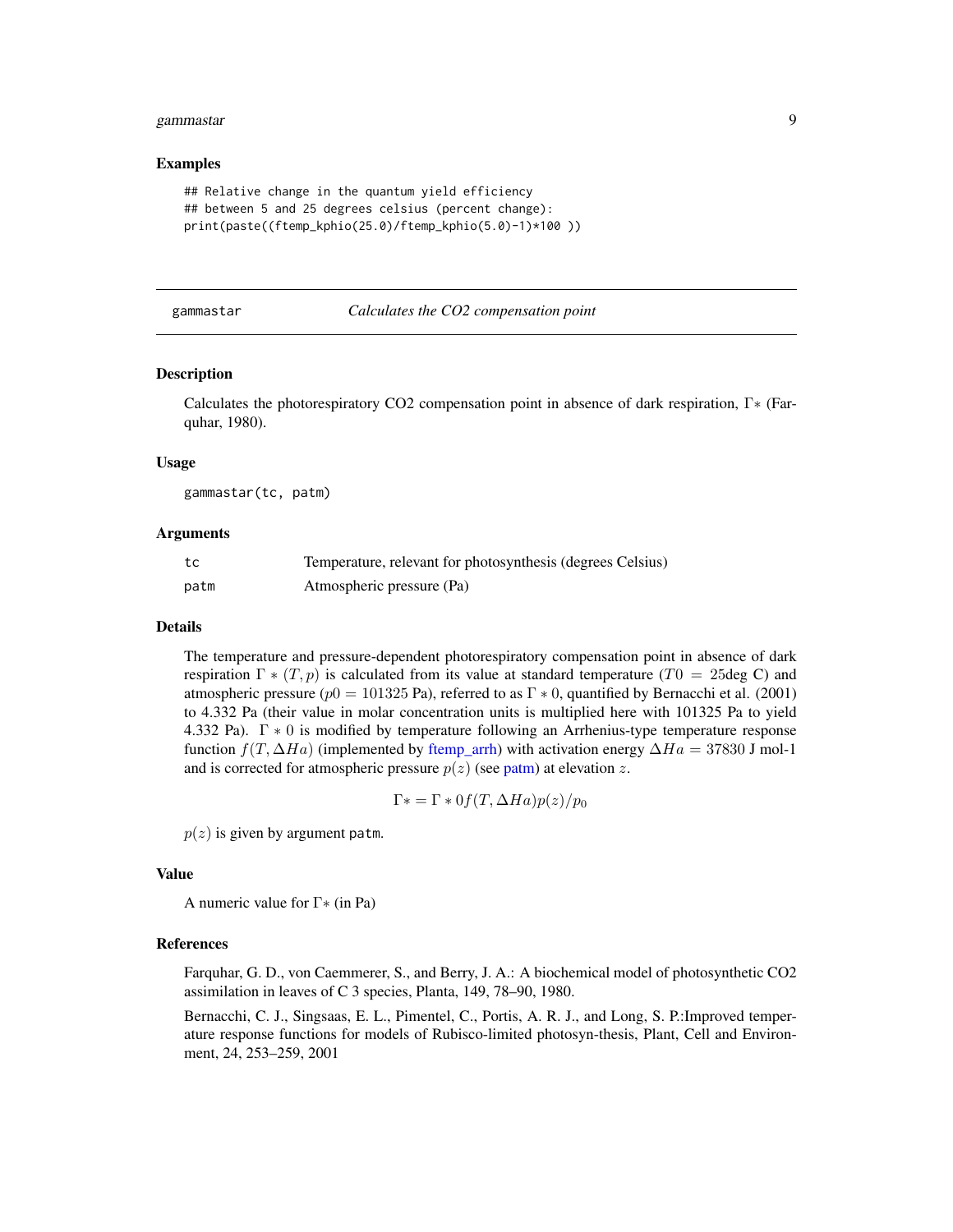#### Examples

```
print("CO2 compensation point at 20 degrees Celsius and standard atmosphere (in Pa):")
print(gammastar(20, 101325))
```
<span id="page-9-1"></span>kmm *Calculates the Michaelis Menten coefficient for Rubisco-limited photosynthesis*

#### Description

Calculates the Michaelis Menten coefficient of Rubisco-limited assimilation as a function of temperature and atmospheric pressure.

#### Usage

kmm(tc, patm)

#### Arguments

| tc   | Temperature, relevant for photosynthesis (deg C) |
|------|--------------------------------------------------|
| patm | Atmospheric pressure (Pa)                        |

#### Details

The Michaelis-Menten coefficient  $K$  of Rubisco-limited photosynthesis is determined by the Michalis-Menten constants for O2 and CO2 (Farquhar, 1980) according to:

$$
K = Kc(1 + pO2/Ko)
$$

where Kc is the Michaelis-Menten constant for CO2 (Pa),  $Ko$  is the Michaelis-Menten constant for O2 (Pa), and  $pO2$  is the partial pressure of oxygen (Pa), calculated as 0.209476p, where p is given by argument patm.  $Kc$  and  $Ko$  follow a temperature dependence, given by the Arrhenius Equation  $f$  (implemented by [ftemp\\_arrh\)](#page-3-1):

$$
Kc = Kc25f(T, \Delta Hkc)
$$

$$
Ko = Ko25f(T, \Delta Hko)
$$

Values  $\Delta H k c$  (79430 J mol-1),  $\Delta H k o$  (36380 J mol-1),  $Kc25$  (39.97 Pa), and  $Ko25$  (27480 Pa) are taken from Bernacchi et al. (2001) and have been converted from values given therein to units of Pa by multiplication with the standard atmosphere (101325 Pa). T is given by the argument tc.

#### Value

A numeric value for  $K$  (in Pa)

<span id="page-9-0"></span>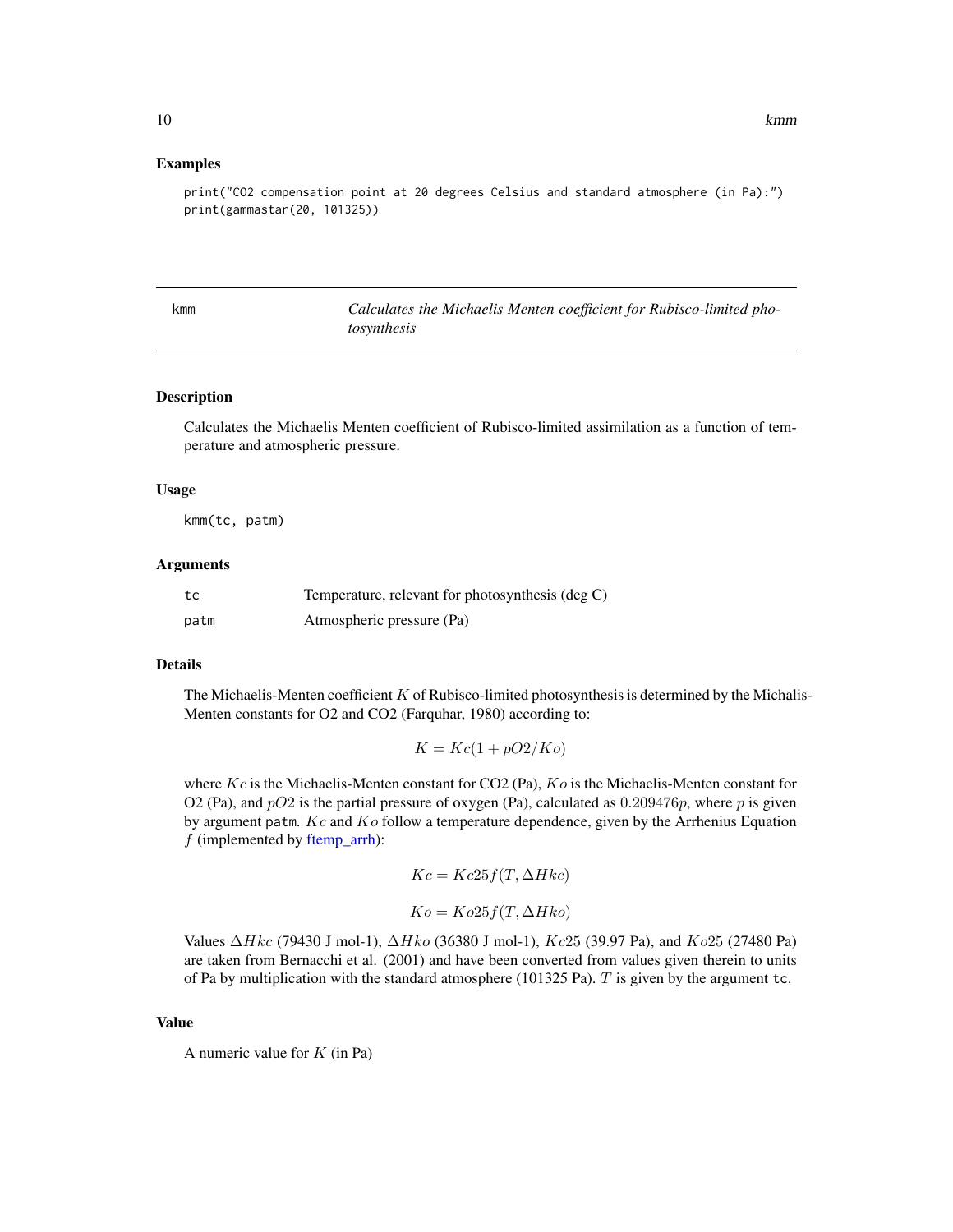#### <span id="page-10-0"></span>patm and the contract of the contract of the contract of the contract of the contract of the contract of the contract of the contract of the contract of the contract of the contract of the contract of the contract of the c

### References

Farquhar, G. D., von Caemmerer, S., and Berry, J. A.: A biochemical model of photosynthetic CO2 assimilation in leaves of C 3 species, Planta, 149, 78–90, 1980.

Bernacchi, C. J., Singsaas, E. L., Pimentel, C., Portis, A. R. J., and Long, S. P.:Improved temperature response functions for models of Rubisco-limited photosyn-thesis, Plant, Cell and Environment, 24, 253–259, 2001

### Examples

print("Michaelis-Menten coefficient at 20 degrees Celsius and standard atmosphere (in Pa):") print(kmm(20, 101325))

<span id="page-10-1"></span>

#### patm *Calculates atmospheric pressure*

#### Description

Calculates atmospheric pressure as a function of elevation, by default assuming standard atmosphere (101325 Pa at sea level)

#### Usage

patm(elv, patm0 = 101325)

# Arguments

| elv   | Elevation above sea-level (m.a.s.l.)                                      |
|-------|---------------------------------------------------------------------------|
| patm0 | (Optional) Atmospheric pressure at sea level (Pa), defaults to 101325 Pa. |

#### Details

The elevation-dependence of atmospheric pressure is computed by assuming a linear decrease in temperature with elevation and a mean adiabatic lapse rate (Berberan-Santos et al., 1997):

$$
p(z) = p0(1 - Lz/TK0)^{(g}M/(RL))
$$

where z is the elevation above mean sea level (m, argument elv), g is the gravity constant (9.80665 m s-2),  $p0$  is the atmospheric pressure at 0 m a.s.l. (argument patm0, defaults to 101325 Pa), L is the mean adiabatic lapse rate (0.0065 K m-2), M is the molecular weight for dry air (0.028963 kg) mol-1), R is the universal gas constant (8.3145 J mol-1 K-1), and  $TK0$  is the standard temperature  $(298.15 \text{ K}, \text{corresponds to } 25 \text{ deg C}).$ 

#### Value

A numeric value for  $p$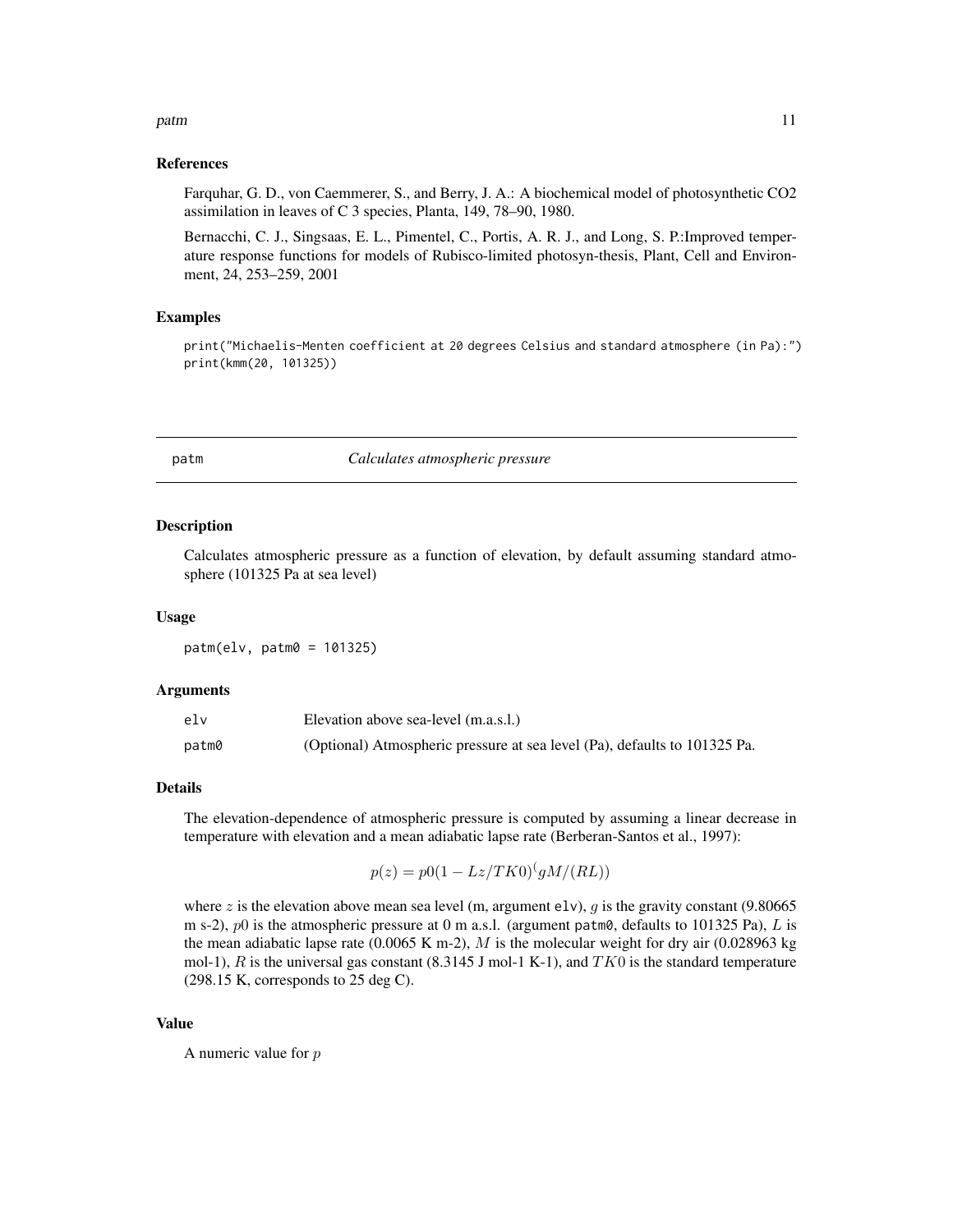# <span id="page-11-0"></span>References

Allen, R. G., Pereira, L. S., Raes, D., Smith, M.: FAO Irrigation and Drainage Paper No. 56, Food and Agriculture Organization of the United Nations, 1998

#### Examples

print("Standard atmospheric pressure, in Pa, corrected for 1000 m.a.s.l.:") print(patm(1000))

<span id="page-11-1"></span>rpmodel *Invokes a P-model function call*

#### Description

R implementation of the P-model and its corollary predictions (Prentice et al., 2014; Han et al., 2017).

#### Usage

```
rpmodel(
  tc,
  vpd,
  co2,
  fapar,
 ppfd,
 patm = NA,
 elv = NA,
 kphio = ifelse(do_ftemp_kphio, ifelse(do_soilmstress, 0.087182, 0.081785), 0.049977),
 beta = 146,
  soilm = stopifnot(!do_soilmstress),
 meanalpha = 1,
  apar\_soilm = 0,
 bpar\_soilm = 0.733,c4 = FALSE,
 method_optci = "prentice14",
 method_jmaxlim = "wang17",
 do_ftemp_kphio = TRUE,
  do_soilmstress = FALSE,
  returnvar = NULL,
  verbose = FALSE
)
```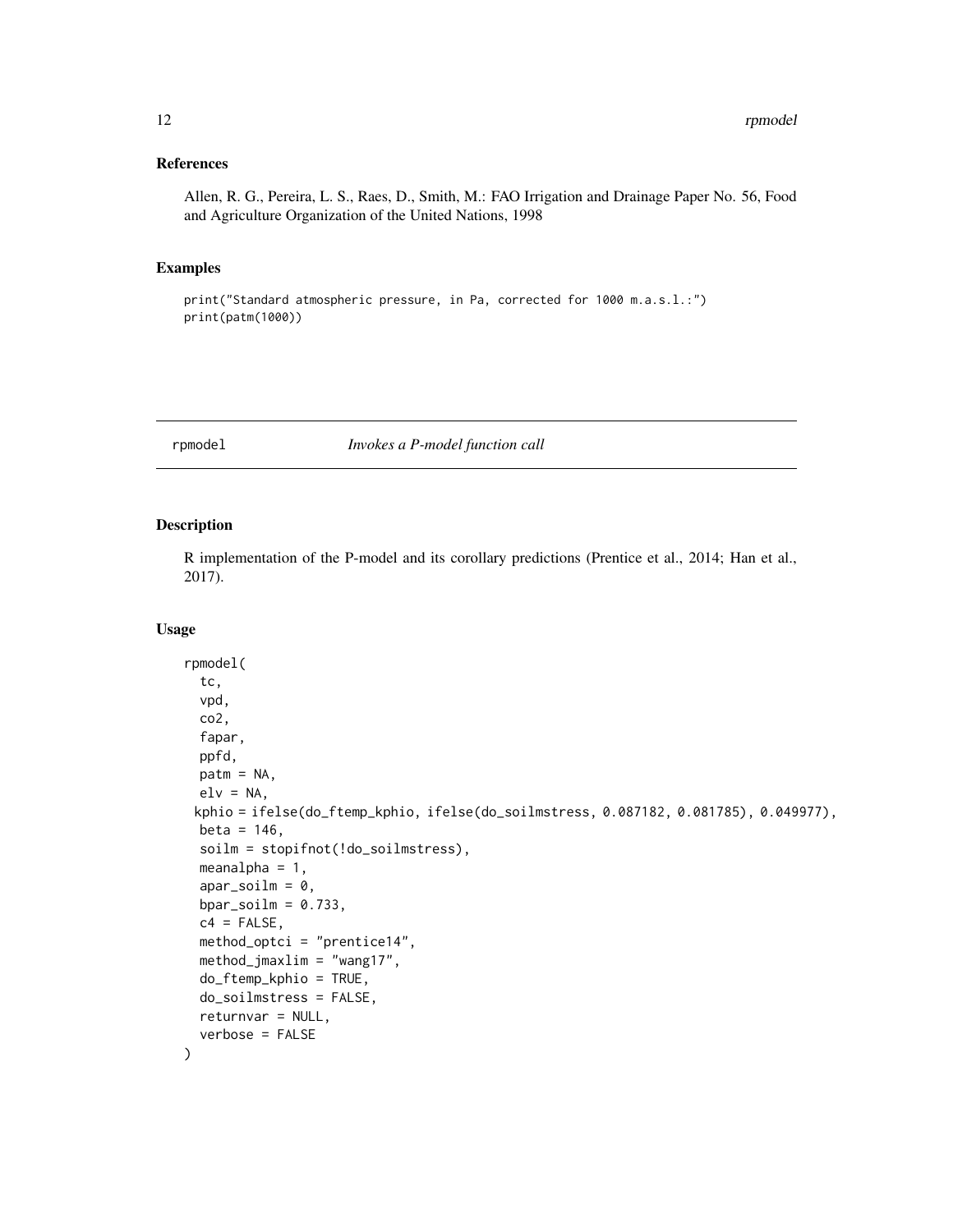#### <span id="page-12-0"></span>rpmodel and the state of the state of the state of the state of the state of the state of the state of the state of the state of the state of the state of the state of the state of the state of the state of the state of th

# Arguments

| tc              | Temperature, relevant for photosynthesis (deg C)                                                                                                                                                                                                                                                                                                                                                                                                        |
|-----------------|---------------------------------------------------------------------------------------------------------------------------------------------------------------------------------------------------------------------------------------------------------------------------------------------------------------------------------------------------------------------------------------------------------------------------------------------------------|
| vpd             | Vapour pressure deficit (Pa)                                                                                                                                                                                                                                                                                                                                                                                                                            |
| co <sub>2</sub> | Atmospheric CO2 concentration (ppm)                                                                                                                                                                                                                                                                                                                                                                                                                     |
| fapar           | (Optional) Fraction of absorbed photosynthetically active radiation (unitless, de-<br>faults to NA)                                                                                                                                                                                                                                                                                                                                                     |
| ppfd            | Incident photosynthetic photon flux density (mol m-2 d-1, defaults to NA). Note<br>that the units of ppfd (per area and per time) determine the units of outputs<br>lue, gpp, vcmax, and rd. For example, if ppfd is provided in units of mol m-2<br>month-1, then respective output variables are returned as per unit months.                                                                                                                         |
| patm            | Atmospheric pressure (Pa). When provided, overrides elv, otherwise patm is<br>calculated using standard atmosphere (101325 Pa), corrected for elevation (ar-<br>gument elv), using the function patm.                                                                                                                                                                                                                                                   |
| elv             | Elevation above sea-level (m.a.s.l.). Is used only for calculating atmospheric<br>pressure (using standard atmosphere (101325 Pa), corrected for elevation (ar-<br>gument elv), using the function patm), if argument patm is not provided. If<br>argument patm is provided, elv is overridden.                                                                                                                                                         |
| kphio           | Apparent quantum yield efficiency (unitless). Defaults to 0.081785 for method_jmaxlim="wang17", do_f<br>0.087182 for method_jmaxlim="wang17", do_ftemp_kphio=TRUE, do_soilmstress=TRUE,<br>and 0.049977 for method_jmaxlim="wang17", do_ftemp_kphio=FALSE, do_soilmstress=FALSE,<br>corresponding to the empirically fitted value as presented in Stocker et al. (2019)<br>Geosci. Model Dev. for model setup 'BRC', 'FULL', and 'ORG' respectively.    |
| beta            | Unit cost ratio. Defaults to 146.0 (see Stocker et al., 2019).                                                                                                                                                                                                                                                                                                                                                                                          |
| soilm           | (Optional, used only if do_soilmstress==TRUE) Relative soil moisture as a<br>fraction of field capacity (unitless). Defaults to 1.0 (no soil moisture stress).<br>This information is used to calculate an empirical soil moisture stress factor<br>(soilmstress) whereby the sensitivity is determined by average aridity, defined<br>by the local annual mean ratio of actual over potential evapotranspiration, sup-<br>plied by argument meanalpha. |
| meanalpha       | (Optional, used only if do_soilmstress==TRUE) Local annual mean ratio of<br>actual over potential evapotranspiration, measure for average aridity. Defaults<br>to 1.0.                                                                                                                                                                                                                                                                                  |
| apar_soilm      | (Optional, used only if do_soilmstress==TRUE) Parameter determining the<br>sensitivity of the empirical soil moisture stress function. Defaults to 0.0, the em-<br>pirically fitted value as presented in Stocker et al. (2019) Geosci. Model Dev. for<br>model setup 'FULL' (corresponding to a setup with method_jmaxlim="wang17", do_ftemp_kphio=TRUE                                                                                                |
| bpar_soilm      | (Optional, used only if do_soilmstress==TRUE) Parameter determining the<br>sensitivity of the empirical soil moisture stress function. Defaults to 0.7330, the<br>empirically fitted value as presented in Stocker et al. (2019) Geosci. Model Dev.<br>for model setup 'FULL' (corresponding to a setup with method_jmaxlim="wang17", do_ftemp_kphio=T                                                                                                  |
| c4              | (Optional) A logical value specifying whether the C3 or C4 photosynthetic path-<br>way is followed. Defaults to FALSE. If TRUE, the leaf-internal CO2 concentration<br>is assumed to be very large and m (returned variable $mj$ ) tends to 1, and m' tends<br>to $0.669$ (with $c = 0.41$ ).                                                                                                                                                           |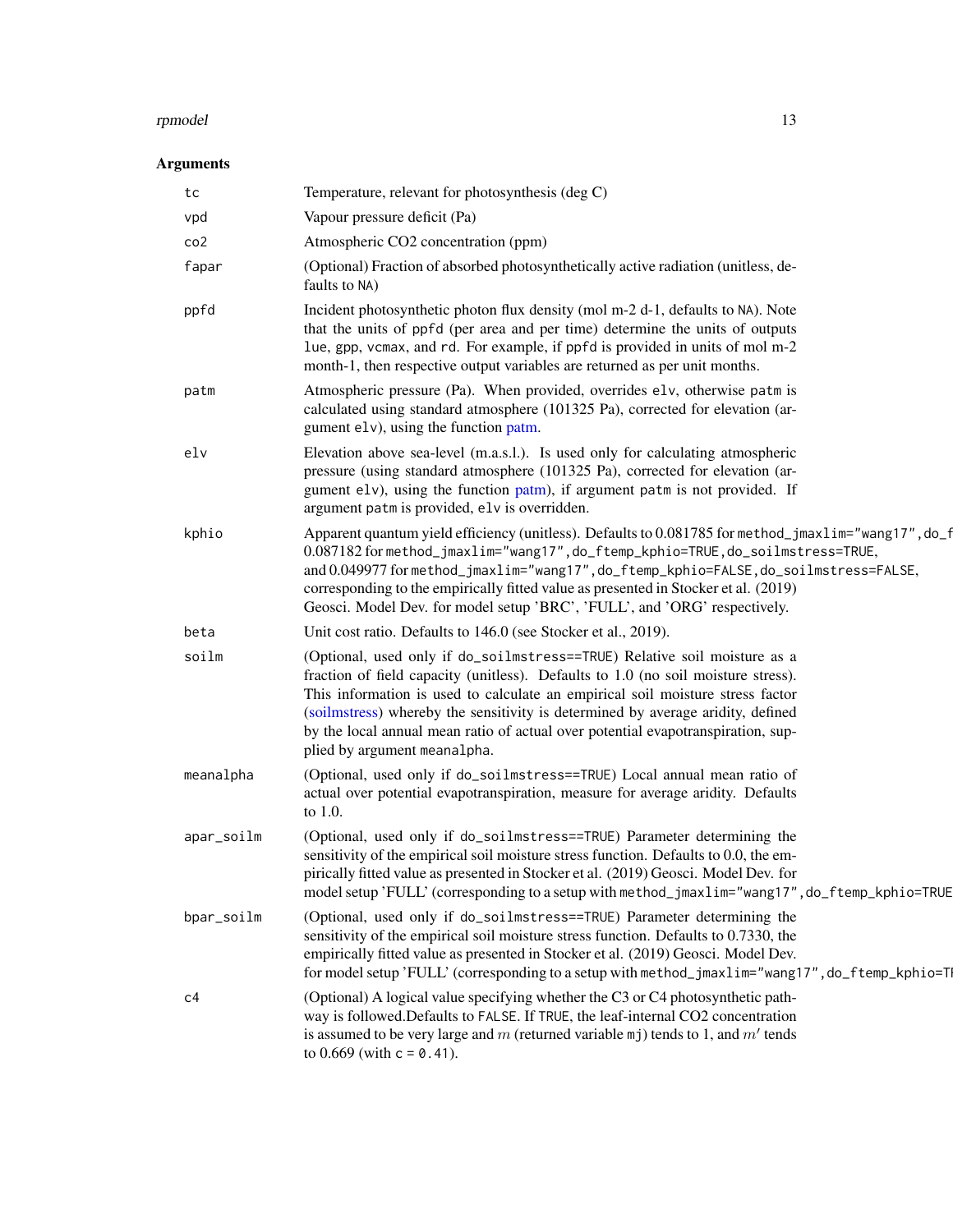<span id="page-13-0"></span>

| method_optci | (Optional) A character string specifying which method is to be used for calculat-<br>ing optimal ci:ca. Defaults to "prentice14". Available also "prentice14_num"<br>for a numerical solution to the same optimization criterium as used for "prentice14".                                                                                                         |
|--------------|--------------------------------------------------------------------------------------------------------------------------------------------------------------------------------------------------------------------------------------------------------------------------------------------------------------------------------------------------------------------|
|              | method_jmax1im (Optional) A character string specifying which method is to be used for factoring<br>in Jmax limitation. Defaults to "wang17", based on Wang Han et al. 2017 Nature<br>Plants and (Smith 1937). Available is also "smith 19", following the method by<br>Smith et al., 2019 Ecology Letters, and "none" for ignoring effects of Jmax<br>limitation. |
|              | do_ftemp_kphio (Optional) A logical specifying whether temperature-dependence of quantum<br>yield efficiency after Bernacchi et al., 2003 is to be accounted for. Defaults to<br>TRUE.                                                                                                                                                                             |
|              | do_soilmstress (Optional) A logical specifying whether an empirical soil moisture stress factor<br>is to be applied to down-scale light use efficiency (and only light use efficiency).<br>Defaults to FALSE.                                                                                                                                                      |
| returnvar    | (Optional) A character string of vector of character strings specifying which<br>variables are to be returned (see return below).                                                                                                                                                                                                                                  |
| verbose      | Logical, defines whether verbose messages are printed. Defaults to FALSE.                                                                                                                                                                                                                                                                                          |

#### Value

A named list of numeric values (including temperature and pressure dependent parameters of the photosynthesis model, P-model predictions, including all its corollary). This includes :

- ca: Ambient CO2 expressed as partial pressure (Pa)
- gammastar: Photorespiratory compensation point Γ∗, (Pa), see [gammastar.](#page-8-1)
- kmm: Michaelis-Menten coefficient  $K$  for photosynthesis (Pa), see [kmm.](#page-9-1)
- ns\_star: Change in the viscosity of water, relative to its value at 25 deg C (unitless).

$$
\eta* = \eta(T)/\eta(25degC)
$$

This is used to scale the unit cost of transpiration. Calculated following Huber et al. (2009).

• chi: Optimal ratio of leaf internal to ambient CO2 (unitless). Derived following Prentice et al.(2014) as: √

$$
\chi = \Gamma * / ca + (1 - \Gamma * / ca) \xi / (\xi + \sqrt{D})
$$

with

$$
\xi = \sqrt{(\beta(K + \Gamma^*)/(1.6\eta^*))}
$$

 $\beta$  is given by argument beta, K is kmm (see [kmm\)](#page-9-1), Γ\* is gammastar (see [gammastar\)](#page-8-1).  $η*$ is ns\_star.  $D$  is the vapour pressure deficit (argument vpd),  $ca$  is the ambient CO2 partial pressure in Pa (ca).

- ci: Leaf-internal CO2 partial pressure (Pa), calculated as  $(\chi ca)$ .
- lue: Light use efficiency (g C / mol photons), calculated as

$$
LUE = \phi(T)\phi 0m'Mc
$$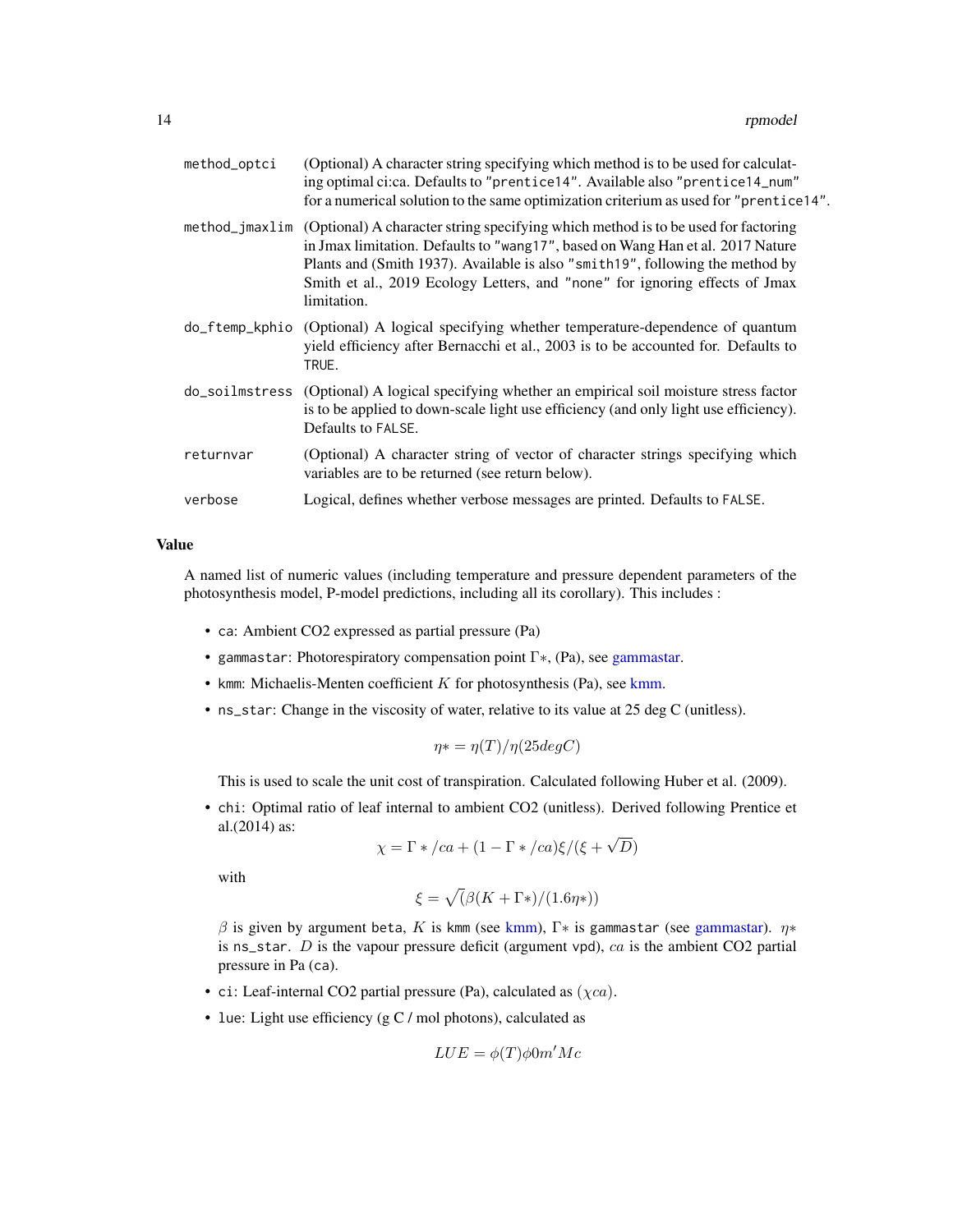#### <span id="page-14-0"></span>rpmodel and the state of the state of the state of the state of the state of the state of the state of the state of the state of the state of the state of the state of the state of the state of the state of the state of th

where  $\phi(T)$  is the temperature-dependent quantum yield efficiency modifier [\(ftemp\\_kphio\)](#page-7-1) if do\_ftemp\_kphio==TRUE, and 1 otherwise.  $\phi$ 0 is given by argument kphio.  $m' = m$  if method\_jmaxlim=="none", otherwise

$$
m' = m\sqrt{(1 - (c/m)^{(2/3)})}
$$

with  $c = 0.41$  (Wang et al., 2017) if method\_jmax1im=="wang17". Mc is the molecular mass of C (12.0107 g mol-1).  $m$  is given returned variable mj. If do\_soilmstress==TRUE,  $LUE$  is multiplied with a soil moisture stress factor, calculated with [soilmstress.](#page-16-1)

• mj: Factor in the light-limited assimilation rate function, given by

$$
m = (ci - \Gamma^*)/(ci + 2\Gamma^*)
$$

where  $\Gamma$ <sup>\*</sup> is given by gammastar.

• mc: Factor in the Rubisco-limited assimilation rate function, given by

$$
mc = (ci - \Gamma*)/(ci + K)
$$

where  $K$  is given by kmm.

• gpp: Gross primary production (g C m-2), calculated as

$$
GPP = IabsLUE
$$

where *Iabs* is given by fapar\*ppfd (arguments), and is NA if fapar==NA or ppfd==NA. Note that gpp scales with absorbed light. Thus, its units depend on the units in which ppfd is given.

• iwue: Intrinsic water use efficiency (iWUE, Pa), calculated as

$$
iWUE = ca(1 - \chi)/(1.6)
$$

• gs: Stomatal conductance (gs, in mol C m-2 Pa-1), calculated as

$$
gs = A/(ca(1 - \chi))
$$

where  $A$  is gpp/ $Mc$ .

• vcmax: Maximum carboxylation capacity  $Vcmax$  (mol C m-2) at growth temperature (argument tc), calculated as

$$
Vcmax = \phi(T)\phi0Iabsn
$$

where *n* is given by  $n = m'/mc$ .

- vcmax25: Maximum carboxylation capacity  $Vcmax$  (mol C m-2) normalised to 25 deg C following a modified Arrhenius equation, calculated as  $Vcmax25 = Vcmax/fv$ , where  $f\nu$  is the instantaneous temperature response by Vcmax and is implemented by function [ftemp\\_inst\\_vcmax.](#page-6-1)
- jmax: The maximum rate of RuBP regeneration () at growth temperature (argument tc), calculated using

$$
A_J=A_C
$$

• rd: Dark respiration  $Rd$  (mol C m-2), calculated as

$$
Rd = b0Vcmax(fr/fv)
$$

where b0 is a constant and set to 0.015 (Atkin et al., 2015),  $fv$  is the instantaneous temperature response by Vcmax and is implemented by function [ftemp\\_inst\\_vcmax,](#page-6-1) and  $fr$  is the instantaneous temperature response of dark respiration following Heskel et al. (2016) and is implemented by function [ftemp\\_inst\\_rd.](#page-5-1)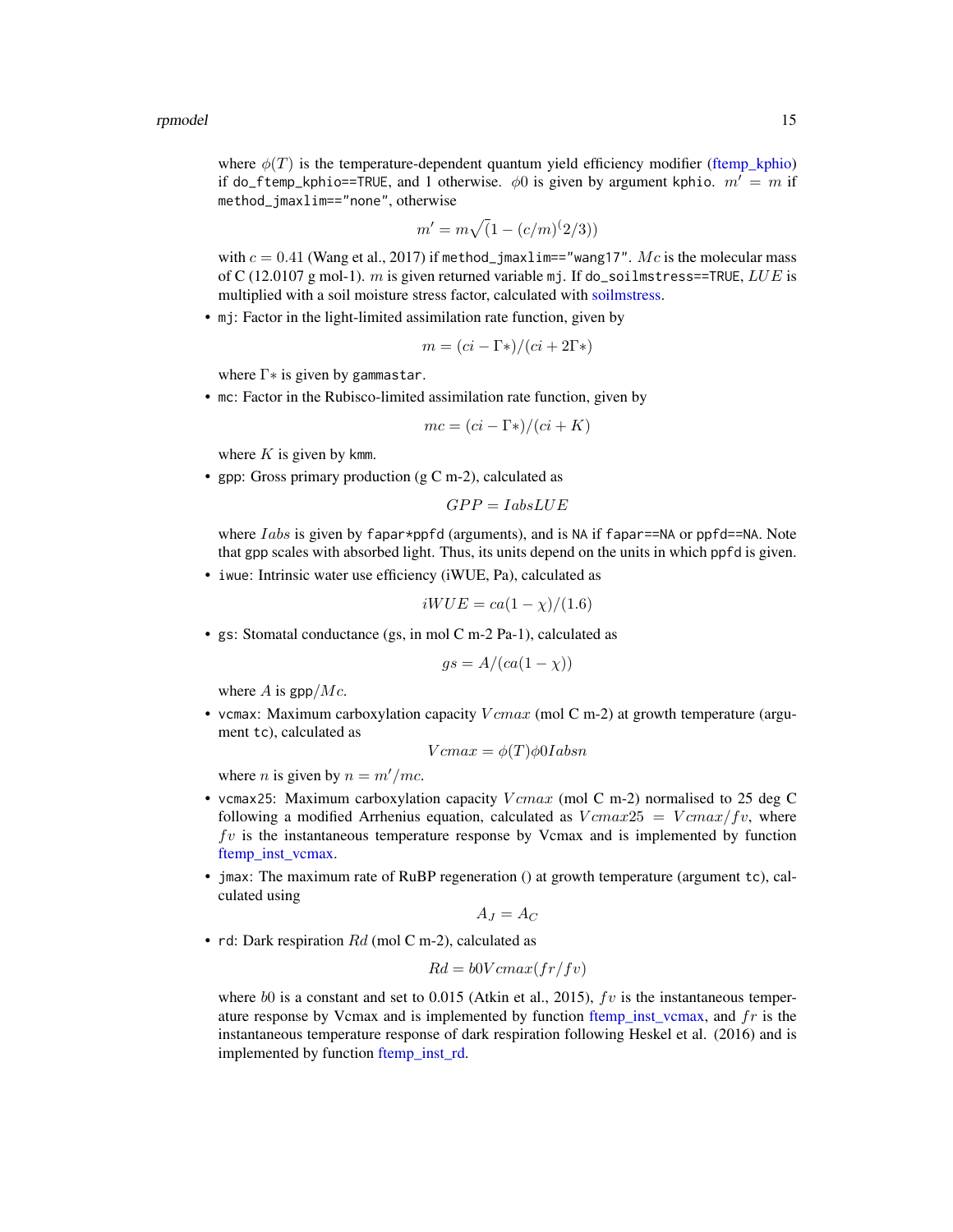Additional variables are contained in the returned list if argument method\_jmaxlim=="smith19"

- omega: Term corresponding to  $\omega$ , defined by Eq. 16 in Smith et al. (2019), and Eq. E19 in Stocker et al. (2019).
- omega\_star: Term corresponding to  $\omega^*$ , defined by Eq. 18 in Smith et al. (2019), and Eq. E21 in Stocker et al. (2019).

#### References

Bernacchi, C. J., Pimentel, C., and Long, S. P.: In vivo temperature response func-tions of parameters required to model RuBP-limited photosynthesis, Plant Cell Environ., 26, 1419–1430, 2003

Heskel, M., O'Sullivan, O., Reich, P., Tjoelker, M., Weerasinghe, L., Penillard, A.,Egerton, J., Creek, D., Bloomfield, K., Xiang, J., Sinca, F., Stangl, Z., Martinez-De La Torre, A., Griffin, K., Huntingford, C., Hurry, V., Meir, P., Turnbull, M.,and Atkin, O.: Convergence in the temperature response of leaf respiration across biomes and plant functional types, Proceedings of the National Academy of Sciences, 113, 3832–3837, doi:10.1073/pnas.1520282113,2016.

Huber, M. L., Perkins, R. A., Laesecke, A., Friend, D. G., Sengers, J. V., Assael,M. J., Metaxa, I. N., Vogel, E., Mares, R., and Miyagawa, K.: New international formulation for the viscosity of H2O, Journal of Physical and Chemical ReferenceData, 38, 101–125, 2009

Prentice, I. C., Dong, N., Gleason, S. M., Maire, V., and Wright, I. J.: Balancing the costs of carbon gain and water transport: testing a new theoretical frameworkfor plant functional ecology, Ecology Letters, 17, 82–91, 10.1111/ele.12211,http://dx.doi.org/10.1111/ele.12211, 2014.

Wang, H., Prentice, I. C., Keenan, T. F., Davis, T. W., Wright, I. J., Cornwell, W. K.,Evans, B. J., and Peng, C.: Towards a universal model for carbon dioxide uptake by plants, Nat Plants, 3, 734–741, 2017. Atkin, O. K., et al.: Global variability in leaf respiration in relation to climate, plant func-tional types and leaf traits, New Phytologist, 206, 614–636, doi:10.1111/nph.13253, https://nph.onlinelibrary.wiley.com/doi/abs/10.1111/nph.13253.

Smith, N. G., Keenan, T. F., Colin Prentice, I. , Wang, H. , Wright, I. J., Niinemets, U. , Crous, K. Y., Domingues, T. F., Guerrieri, R. , Yoko Ishida, F. , Kattge, J. , Kruger, E. L., Maire, V. , Rogers, A. , Serbin, S. P., Tarvainen, L. , Togashi, H. F., Townsend, P. A., Wang, M. , Weerasinghe, L. K. and Zhou, S. (2019), Global photosynthetic capacity is optimized to the environment. Ecol Lett, 22: 506-517. doi:10.1111/ele.13210

Stocker, B. et al. Geoscientific Model Development Discussions (in prep.)

#### Examples

```
## Not run:
rpmodel(
 tc = 20,
 vpd = 1000,
 co2 = 400,
 ppfd = 30,elv = 0)
```
## End(Not run)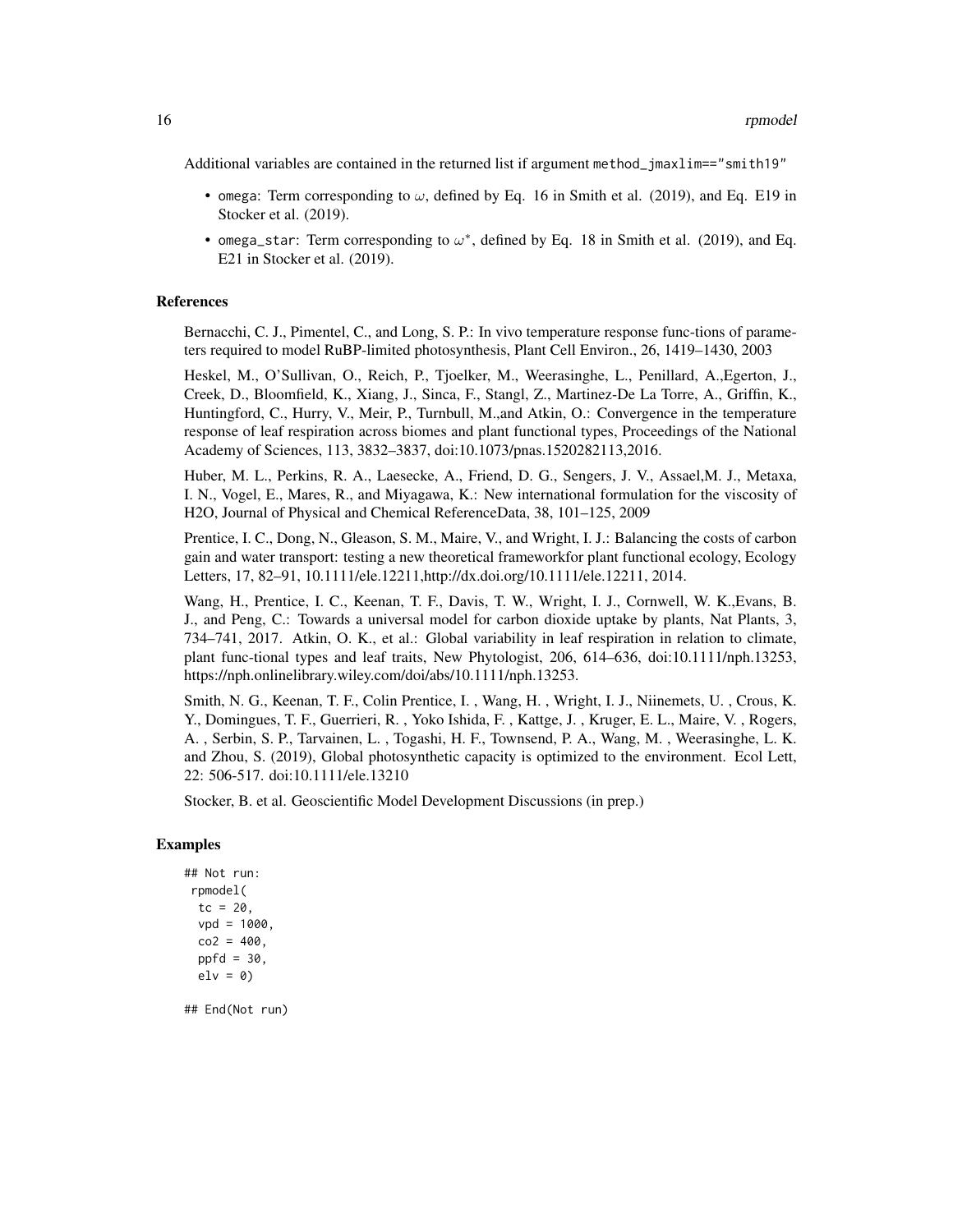<span id="page-16-1"></span><span id="page-16-0"></span>

#### Description

Calculates an empirical soil moisture stress factor as a function of relative soil moisture (fraction of field capacity).

#### Usage

soilmstress(soilm, meanalpha = 1, apar\_soilm = 0, bpar\_soilm =  $0.685$ )

### Arguments

| soilm      | Relative soil moisture as a fraction of field capacity (unitless). Defaults to 1.0<br>(no soil moisture stress).                                                                                                                                                                                                                                            |
|------------|-------------------------------------------------------------------------------------------------------------------------------------------------------------------------------------------------------------------------------------------------------------------------------------------------------------------------------------------------------------|
| meanalpha  | Local annual mean ratio of actual over potential evapotranspiration, measure for<br>average aridity. Defaults to 1.0.                                                                                                                                                                                                                                       |
| apar_soilm | (Optional, used only if do_soilmstress==TRUE) Parameter determining the<br>sensitivity of the empirical soil moisture stress function. Defaults to 0.0, the em-<br>pirically fitted value as presented in Stocker et al. (2019) Geosci. Model Dev. for<br>model setup 'FULL' (corresponding to a setup with method_jmaxlim="wang17", do_ftemp_kphio=TRUE    |
| bpar_soilm | (Optional, used only if do_soilmstress==TRUE) Parameter determining the<br>sensitivity of the empirical soil moisture stress function. Defaults to $\sim 0.6$ , the<br>empirically fitted value as presented in Stocker et al. (2019) Geosci. Model Dev.<br>for model setup 'FULL' (corresponding to a setup with method_jmaxlim="wang17", do_ftemp_kphio=T |

# Details

The soil moisture stress factor is calculated using a quadratic function that is 1 above soilm =  $0.6$ and has a sensitivity, given by the y-axis cutoff, (zero soil moisture), determined by average aridity (argument meanalpha) as:

$$
\beta = q(\theta - \theta^*)^2 + 1
$$

for  $\theta < \theta *$  and  $\beta = 1.0$  otherwise.  $\theta *$  is fixed at 0.6. q is the sensitivity parameter and is calculated as a linear function of average aridity, quantified by the local annual mean ratio of actual over potential evapotranspiration, termed  $\alpha$ :

$$
q = (\beta 0 - 1) / (\theta * -\theta 0)^2
$$

 $\theta$ 0 is 0.0, and

 $\beta 0 = a + b\alpha$ 

 $a$  is given by argument apar,  $b$  is given by argument bpar.

#### Value

A numeric value for  $\beta$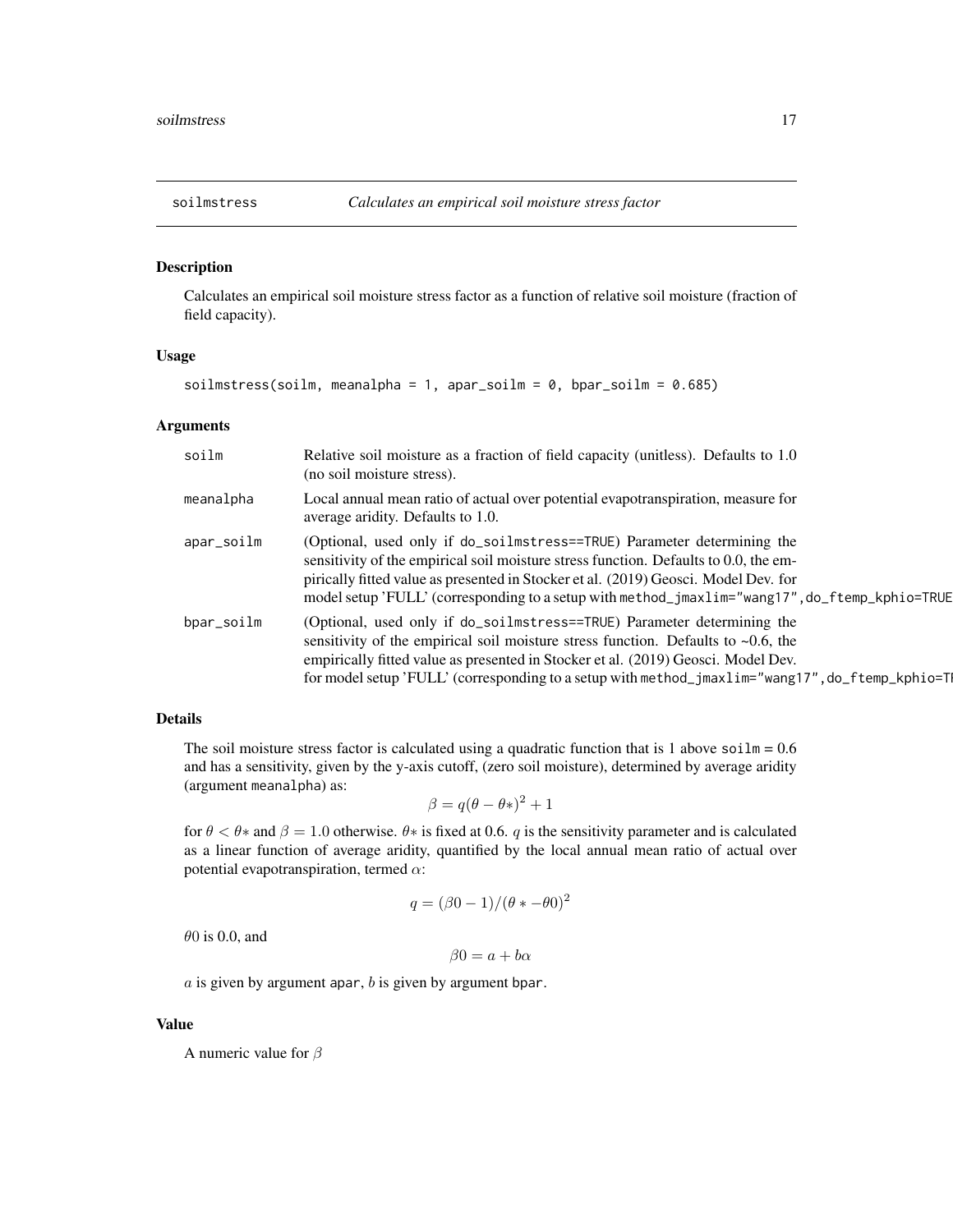# References

Stocker, B. et al. Geoscientific Model Development Discussions (in prep.)

#### Examples

```
## Relative reduction (%) in GPP due to soil moisture stress at
## relative soil water content ('soilm') of 0.2:
print((soilmstress(0.2)-1)*100 )
```
viscosity\_h2o *Viscosity of water*

### Description

Calculates the viscosity of water as a function of temperature and atmospheric pressure.

# Usage

viscosity\_h2o(tc, p)

# Arguments

| tc | numeric, air temperature (tc), degrees C |
|----|------------------------------------------|
| D  | numeric, atmospheric pressure (p), Pa    |

# Value

numeric, viscosity of water (mu), Pa s

# References

Huber, M. L., R. A. Perkins, A. Laesecke, D. G. Friend, J. V. Sengers, M. J. Assael, ..., K. Miyagawa (2009) New international formulation for the viscosity of H2O, J. Phys. Chem. Ref. Data, Vol. 38(2), pp. 101-125.

# Examples

print("Density of water at 20 degrees C and standard atmospheric pressure:") print(density\_h2o(20, 101325))

<span id="page-17-0"></span>